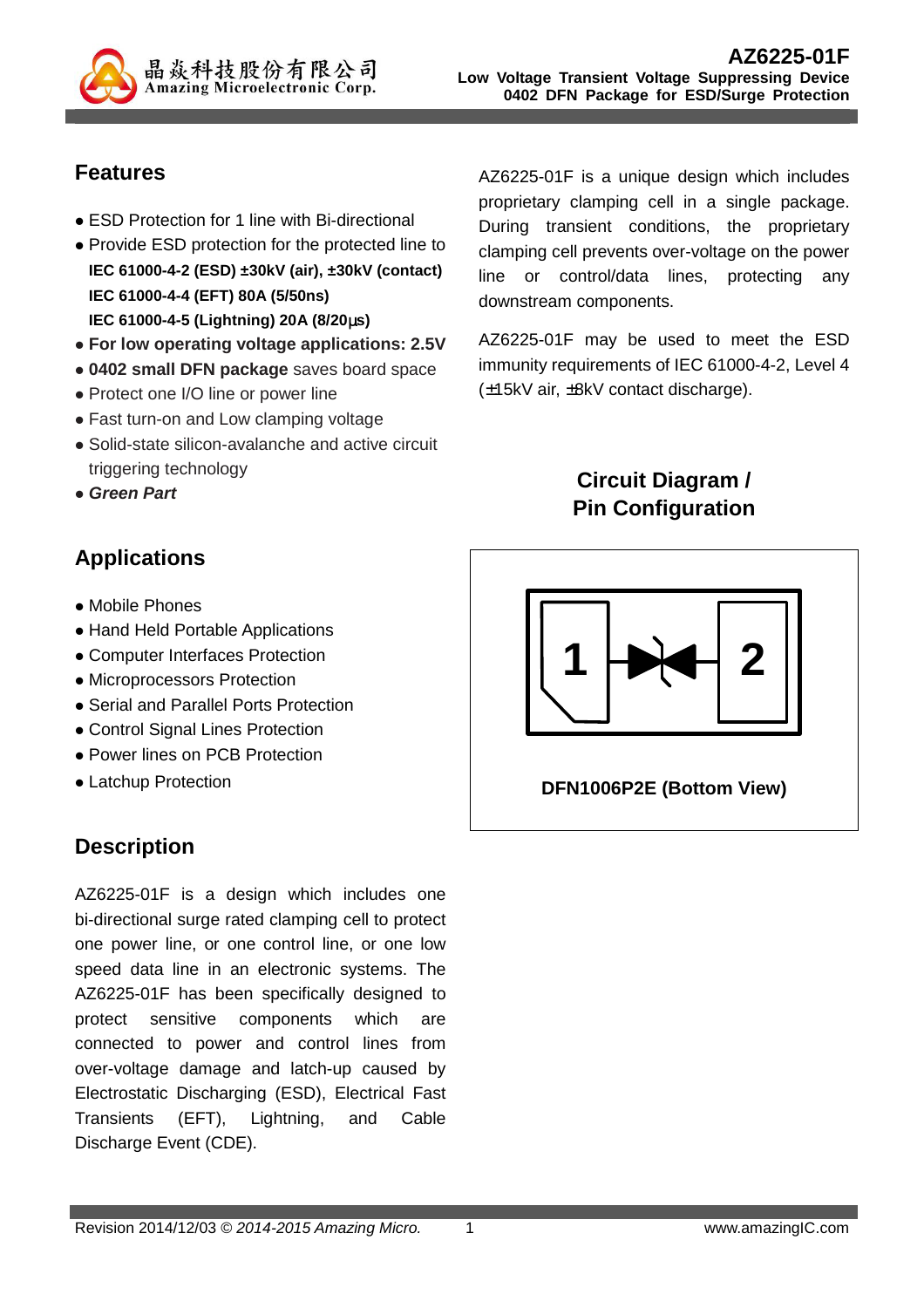

### **SPECIFICATIONS**

| <b>ABSOLUTE MAXIMUM RATINGS</b>           |                             |                 |              |
|-------------------------------------------|-----------------------------|-----------------|--------------|
| <b>PARAMETER</b>                          | <b>SYMBOL</b>               | <b>RATING</b>   | <b>UNITS</b> |
| Peak Pulse Current (tp=8/20us)            | I <sub>PP</sub>             | 20              | A            |
| Operating Supply Voltage (pin-1 to pin-2) | $V_{DC}$                    | 2.8             |              |
| ESD per IEC 61000-4-2 (Air)               | V <sub>ESD</sub>            | ±30             | kV           |
| ESD per IEC 61000-4-2 (Contact)           |                             | ±30             |              |
| <b>Lead Soldering Temperature</b>         | $\mathsf{T}_{\mathsf{SOL}}$ | 260 (10 sec.)   | $\mathrm{C}$ |
| <b>Operating Temperature</b>              | $\mathsf{T}_{\textsf{OP}}$  | $-55$ to $+85$  | $\mathrm{C}$ |
| Storage Temperature                       | $\mathsf{T}_{\text{STO}}$   | $-55$ to $+150$ | $\mathrm{C}$ |

| <b>ELECTRICAL CHARACTERISTICS</b>              |                        |                                                                       |             |            |            |              |
|------------------------------------------------|------------------------|-----------------------------------------------------------------------|-------------|------------|------------|--------------|
| <b>PARAMETER</b>                               | <b>SYMBOL</b>          | <b>CONDITIONS</b>                                                     | <b>MINI</b> | <b>TYP</b> | <b>MAX</b> | <b>UNITS</b> |
| Reverse Stand-Off                              | <b>V<sub>RWM</sub></b> | $T=25^{\circ}C$ .                                                     | $-2.5$      |            | 2.5        | V            |
| Voltage                                        |                        |                                                                       |             |            |            |              |
| Reverse Leakage                                |                        | $V_{RWM} = \pm 2.5V$ , T=25 °C.                                       |             |            | 2          | μA           |
| Current                                        | $I_{\text{Leak}}$      |                                                                       |             |            |            |              |
| Reverse                                        |                        | $I_{\text{RV}}$ = 1 mA, T=25 °C.                                      | 3.5         |            |            | $\vee$       |
| <b>Breakdown Voltage</b>                       | $V_{BV}$               |                                                                       |             |            |            |              |
| <b>Surge Clamping</b><br>Voltage               |                        | $I_{PP}$ =5A, tp=8/20 $\mu$ s, T=25 °C.                               |             | 4.0        |            |              |
|                                                | $V_{\text{surge\_CL}}$ | $I_{PP}$ =10A, tp=8/20us, T=25 °C.                                    |             | 5.0        |            | $\vee$       |
|                                                |                        | $I_{PP}$ =20A, tp=8/20us, T=25 °C.                                    |             | 6.8        |            |              |
| <b>ESD Clamping</b><br>Voltage                 | $V_{\text{clamp}}$     | IEC 61000-4-2 +6kV, Contact mode,<br>T=25 $\degree$ C, I/O pin to GND |             | 5.0        |            | $\vee$       |
| <b>ESD Dynamic</b><br><b>Tum-on Resistance</b> | $R_{\text{dynamic}}$   | IEC 61000-4-2 0~+6kV, Contact<br>mode, $T=25$ °C.                     |             | 0.07       |            | Ω            |
| Channel Input<br>Capacitance                   | $C_{\text{IN}}$        | $V_R = 0V$ , f = 1MHz, T=25 °C.                                       |             | 62.5       | 80         | pF           |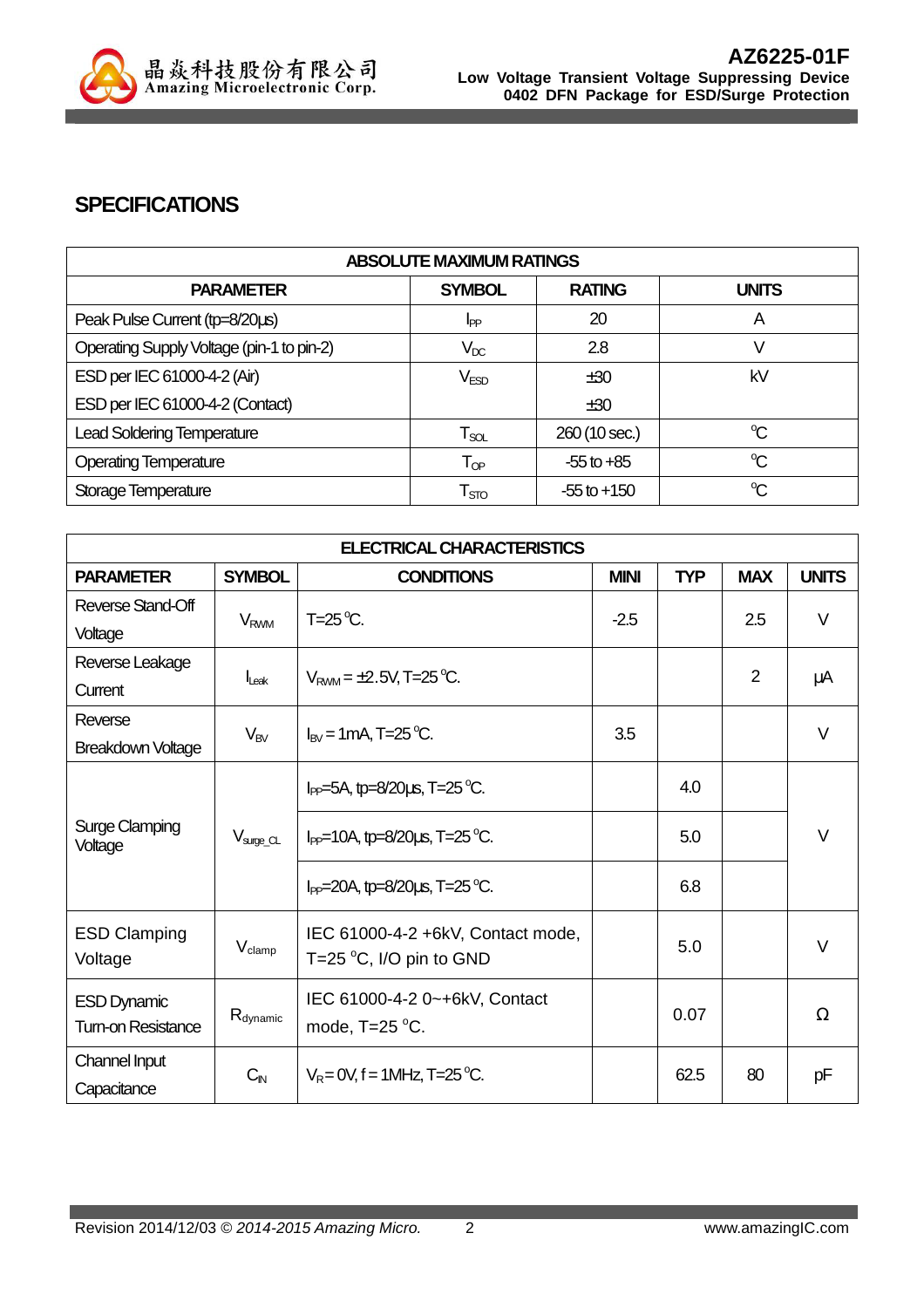

## **Typical Characteristics**



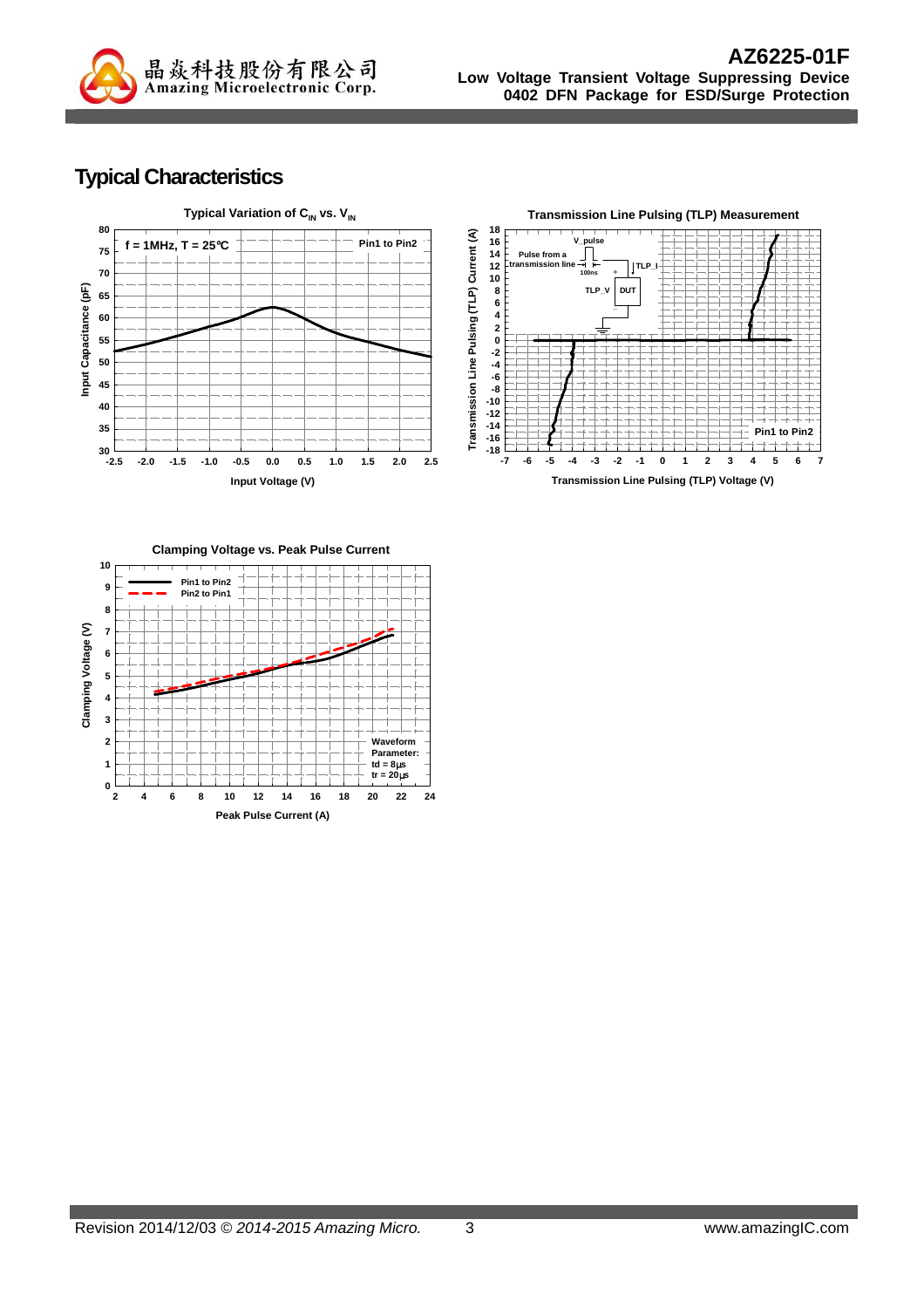

### **Applications Information**

The AZ6225-01F is designed to protect one line against System ESD/EFT/Lightning pulses by clamping it to an acceptable reference. It provides bi-directional protection.

The usage of the AZ6225-01F is shown in Fig. 1. Protected line, such as data line, control line, or power line, is connected at pin 1. The pin 2 is connected to a ground plane on the board. In order to minimize parasitic inductance in the board traces, all path lengths connected to the pins of AZ6225-01F should be kept as short as possible.

In order to obtain enough suppression of ESD induced transient, good circuit board is critical. Thus, the following guidelines are recommended:

- Minimize the path length between the protected lines and the AZ6225-01F.
- Place the AZ6225-01F near the input terminals or connectors to restrict transient coupling.
- The ESD current return path to ground should be kept as short as possible.
- Use ground planes whenever possible.
- NEVER route critical signals near board edges and near the lines which the ESD transient easily injects to.



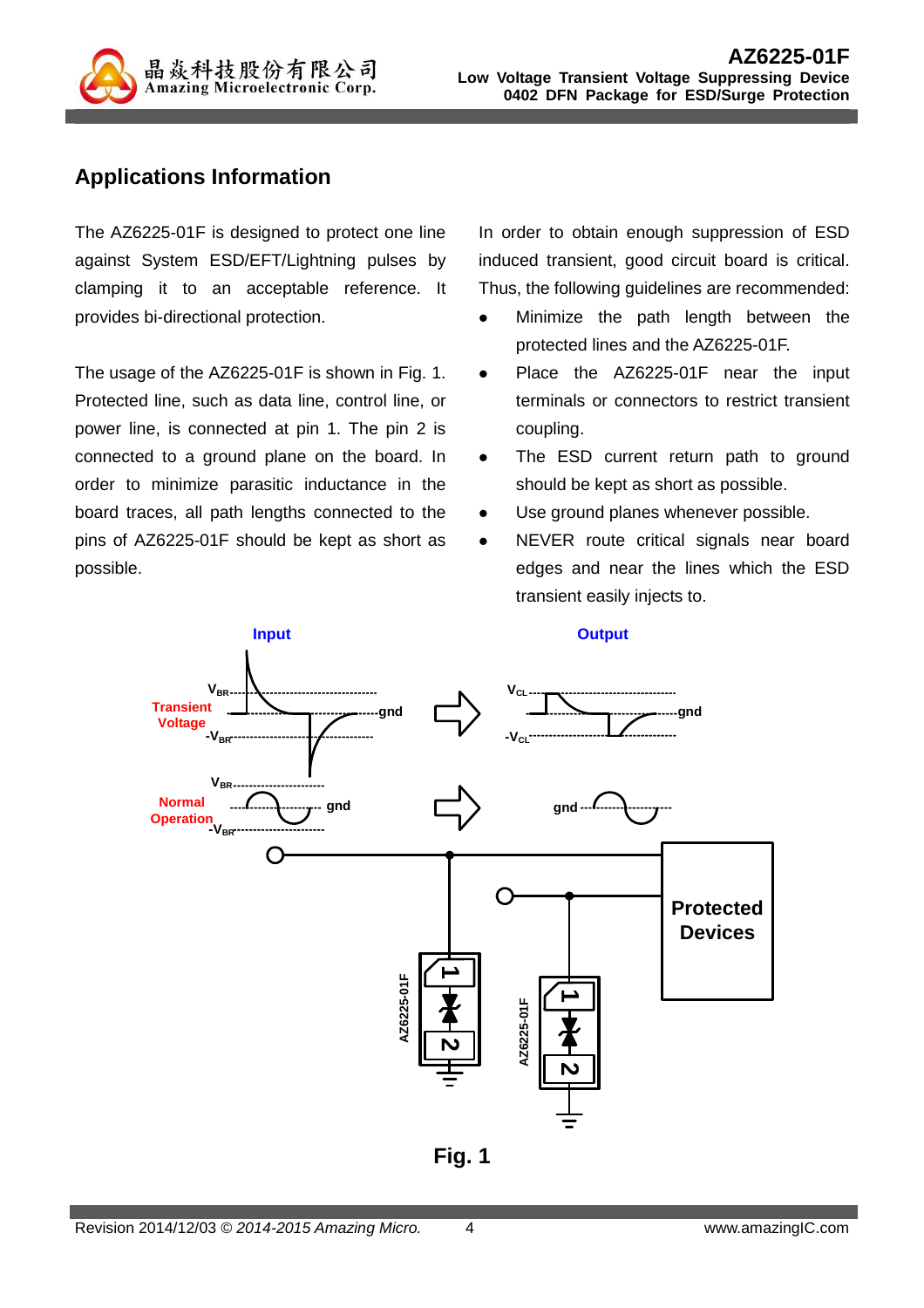

Fig. 2 shows another simplified example of using AZ6225-01F to protect the control line, low speed

data line, and power line from ESD transient stress.



**Fig. 2**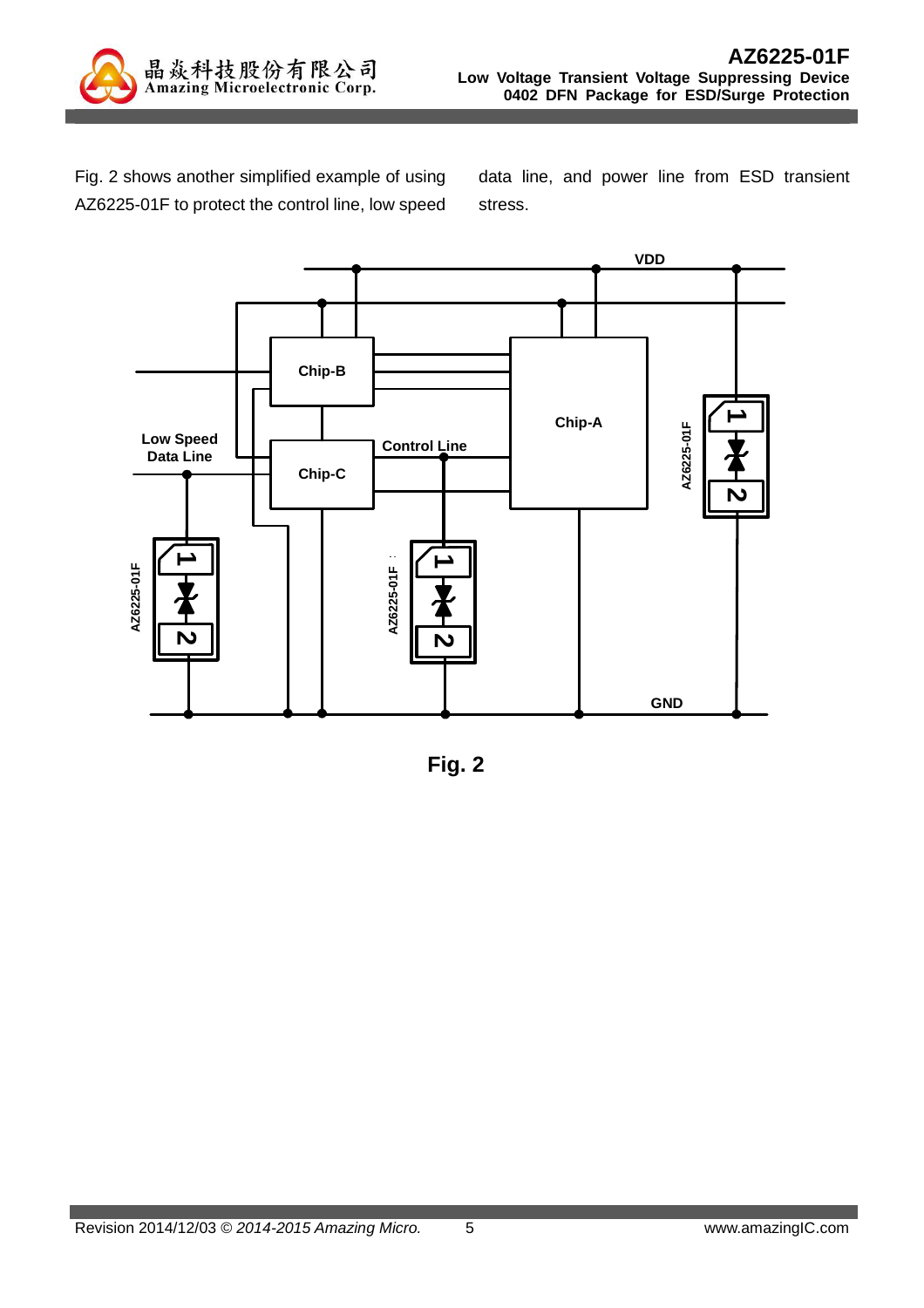

### **Mechanical Details**





#### **(Unit: mm)**

Notes: This LAND LAYOUT is for reference purposes only. Please consult your manufacturing partners to ensure your company's PCB design guidelines are met.

# **MARKING CODE**



**Top View** 

| <b>Part Number</b>         | <b>Marking Code</b> |
|----------------------------|---------------------|
| AZ6225-01F<br>(Green Part) |                     |

Note : Green means Pb-free, RoHS, and Halogen free compliant.

| <b>Symbol</b> | <b>Millimeters</b> |      | <b>Inches</b> |       |
|---------------|--------------------|------|---------------|-------|
|               | min                | max  | min           | max   |
| A             | 0.95               | 1.05 | 0.037         | 0.041 |
| в             | 0.55               | 0.65 | 0.022         | 0.026 |
| C.            | 0.45               | 0.60 | 0.018         | 0.024 |
| D             | 0.45               |      | 0.018         |       |
| Е             | 0.20               | 0.30 | 0.008         | 0.012 |
| F             | 0.45               | 0.55 | 0.018         | 0.022 |

**BOTTOM VIEW**

**0.125**

**0.05**